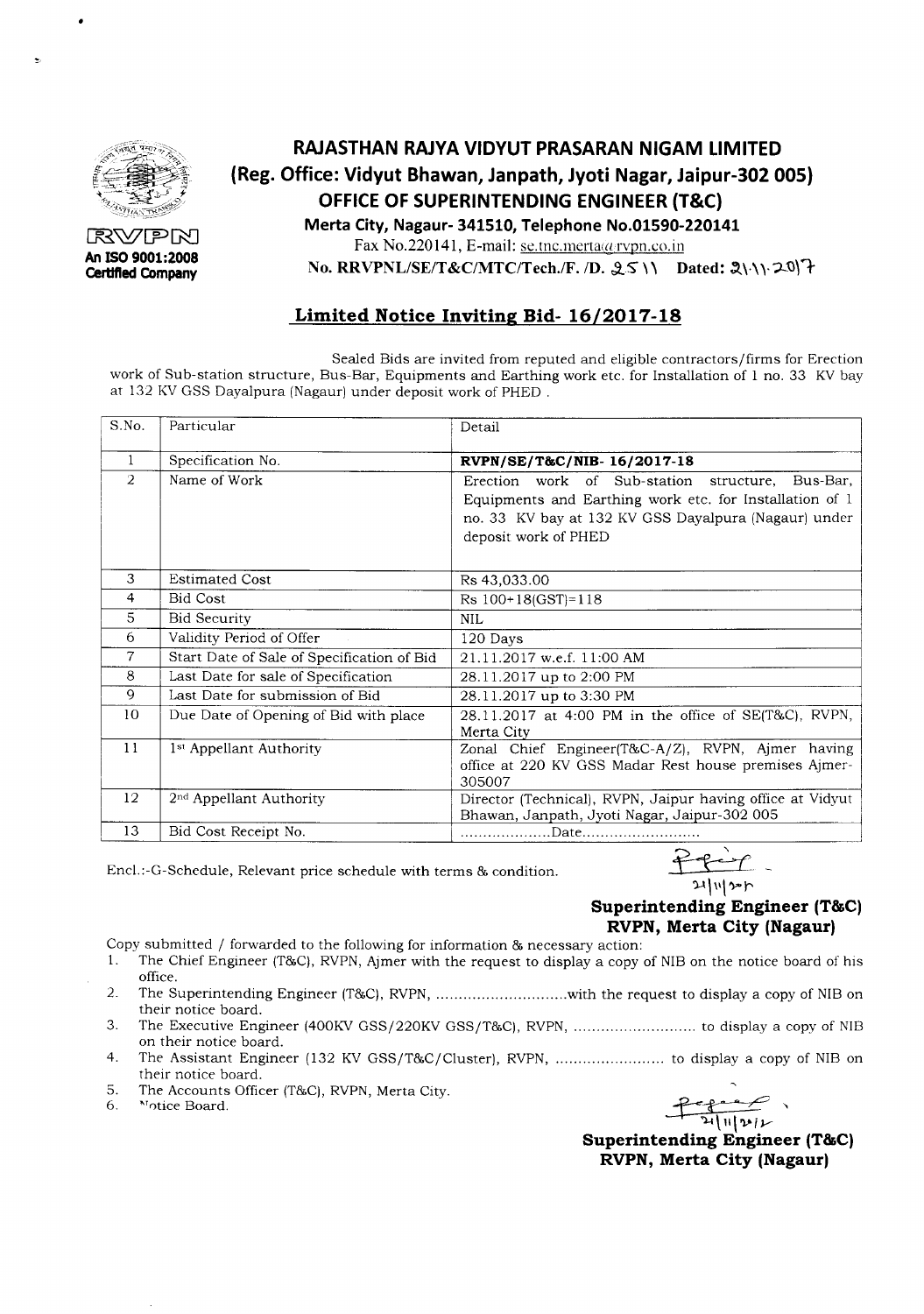#### **TERMS AND CONDITIONS**

- 1. **Qualifying Requirement**: Only those firms who have completed construction of any 33 KV bays/ maintenance of 220/132 KV on labour contract of minimum of Rs 2.0 Lacs and have completed within the contract time of the work order in last two year will be qualified for BID. A completion certificate issued by authority not below the rank of Executive Engineer is to be enclosed as proof of qualification.
- 2. The Bid should be addressed to the Superintending Engineer (T&C), RVPN, Merta City having office at 400 KV GSS, Ren Road, Merta City (Nagaur).
- 3. Besides above, only such contractors should apply, who are already registered with provident fund Commissioner.
- *4. TAXES, LEVIES* **&** *DUTIES:*
	- a) Taxes: **The bidder shall quote the prices inclusive of all applicable Taxes/charges including GST etc.** Any liability towards GST, if arises/applicable, inclusive of cost of material to be supplied by RVPN free of cost, shall be to the firms account. The bidder shall give GST registration number. Any statutory variation in GST will be to contractor's accounts.
	- b) Income Tax: If any income tax, surcharge on income tax or any other corporate tax is attracted under the law then the same shall be paid by him as per Government rules / deducted from his bills / invoices at the prevailing rate and if such tax is not applicable, then the contractor can claim reimbursement of the same from the relevant competent authority. However necessary TDS certificate(s) shall be issued by Nigam's paying Authority.
- 5. The BID along with relevant documents as per eligibility criteria shall be submitted in closed/sealed envelope duly super scribe as *"BID for Erection work of Sub-station structure, Bus-Bar, Equipments and Earthing work etc. for Installation of* **1** *no. 33 KV bay* **at 132** *KV* **GSS** *Dayalpura (Nagaur) under deposit work of PHED".*
- 6. The under signed does not bind himself to accept the lowest or any other bid and Reserve the right to reject any or all bidder's without assigning any reason thereof
- 7. The quoted rates shall be valid for 120 days from the date of opening Bids.
- 8. The work shall be completed as per "G" schedule within 90 days from the date of placing of work order/LOI or date of issue of layout.
- 9. Payment shall be arranged/released as per Nigam's payment policy on completion of work as per specification through RTGS by the. Accounts Officer (T&C), RVPN, Merta City after receipt of verified bills/Invoice by the consignee.
- 10. All addition and/ or alterations in the bid must be clearly initialed.
- 11. The Rate's should be quoted the FIRM prices inclusive of all taxes and duties, insurance, and other related cost both in words and figures.
- 12. All the documents issued; shall be submitted by the bidder duly filled up in all respect with seal and signature on each page.
- 13. Bid received late due to any reason or which are incomplete shall not be accepted for consideration, . .
- 14. Quantity of items i.e. extra/excess may vary according to the site requirement.
- 15. The successful bidder will have to deposit bid security  $@2\%$  of estimated cost i.e. Rs. 261.00 (Rs. Eight Hundred Sixty One Only) before placing of LOI/work order.
- 16. The bidder will have to deposit bid cost by cash and EMD by cash/DD in favour of Account Officer (T&C) RVPN, Merta City.

 $\frac{24.7}{21|1|21}$ 

**Superintending Engineer (T&C) RVPN, Merta City (Nagaur)**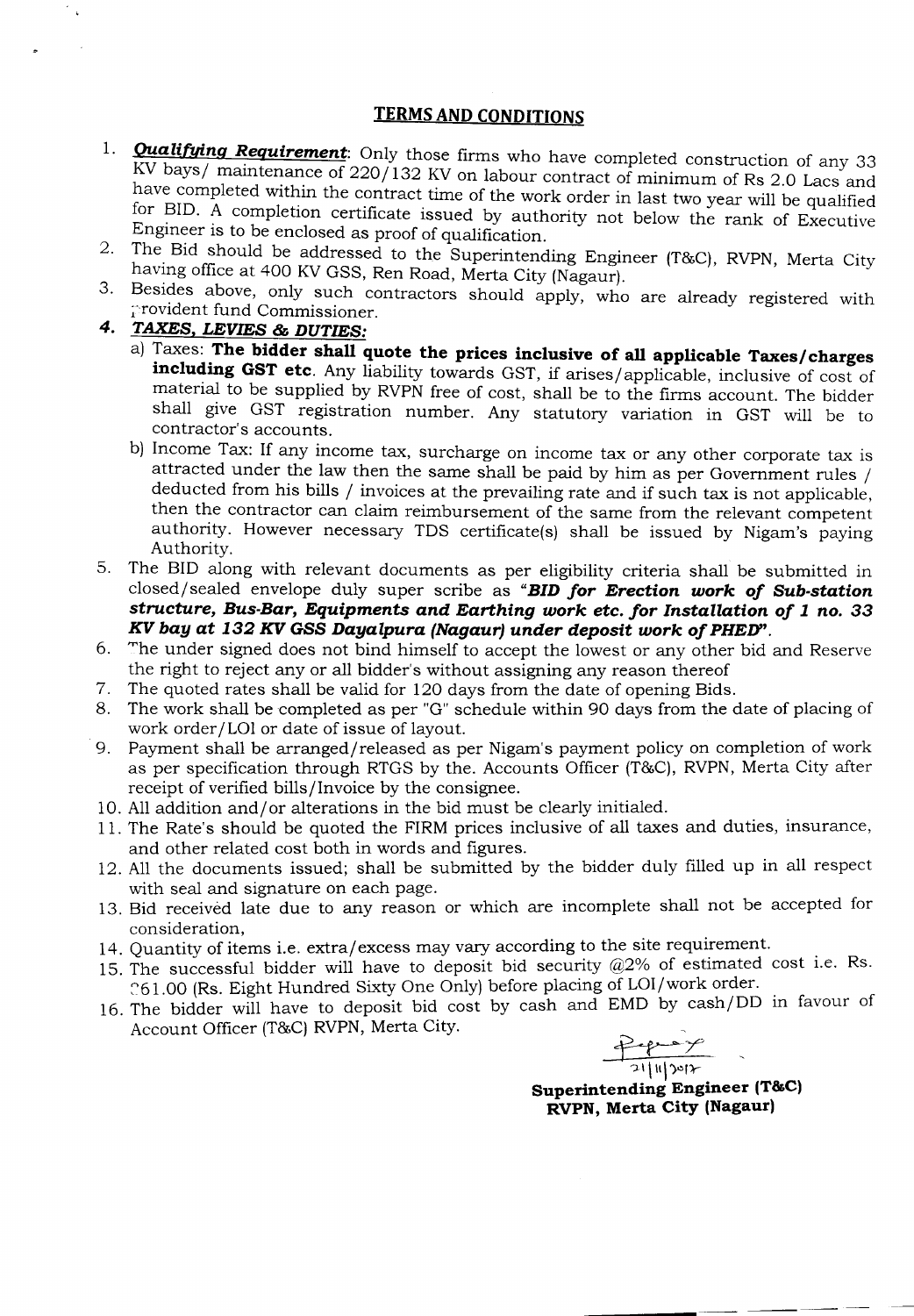### *PRICE SCHEDULE*

*Name. of work: Erection work of Sub-station structure, Bus-Bar, Equipments and Earthing work etc. for Installation of* **1** *no.* **33** *KV bay* **at 132** *KV GSS Dayalpura (Nagaur)under deposit work of PHED*

Name of firm/Bidder: - **................................................................................................................**

| Description of Work                                                                                                                                                                                                         | Rate as<br>per G-<br>Schedule | $\frac{0}{n}$<br>Above/Below<br>Rate as per G-<br>Schedule | Amount in Rs.<br>Above/Below<br>Rate as per G-<br>Schedule | Total Price $(2+4)$ |
|-----------------------------------------------------------------------------------------------------------------------------------------------------------------------------------------------------------------------------|-------------------------------|------------------------------------------------------------|------------------------------------------------------------|---------------------|
|                                                                                                                                                                                                                             | 2                             | 3                                                          | $\overline{4}$                                             | 5                   |
| Erection<br>work<br>0f<br>Sub-<br>station structure, Bus-Bar,<br>Equipments and Earthing<br>work etc. for Installation of<br>1 no. 33 KV bay at 132 KV<br><b>GSS</b><br>Dayalpura<br>(Nagaur)<br>under deposit work of PHED | 54,736.00                     |                                                            |                                                            |                     |

Total Rs (In Words) .

l.I/ We have read all terms and conditions of the relevant BID against NIBNo. 16/2017-18. These are acceptable to us.

2. Our Offer is valid for 120 days from the date of opening of Bids.

3. The work shall be completed within stipulated period and as per instructions/letter of the Work In-Charge.

4. The quoted rate is firm in all respect till completion of work including of insurance charges, all taxes & duties

5. Safe execution of work shall be our responsibility.

6. We shall be responsible for any "Fatal" or "Non-Fatal" accident taking place due to our negligence.

Date  $/$   $/$   $-$  /  $/$   $-$ 

 $\mathcal{C}_{\mathbf{v}}$ 

Signature \_\_\_\_\_\_\_\_\_\_\_\_\_\_\_\_

Place Name of Signatory \_

Name of

Phone/ Mobile / Fax \_\_\_\_\_\_\_

Firm \_

Address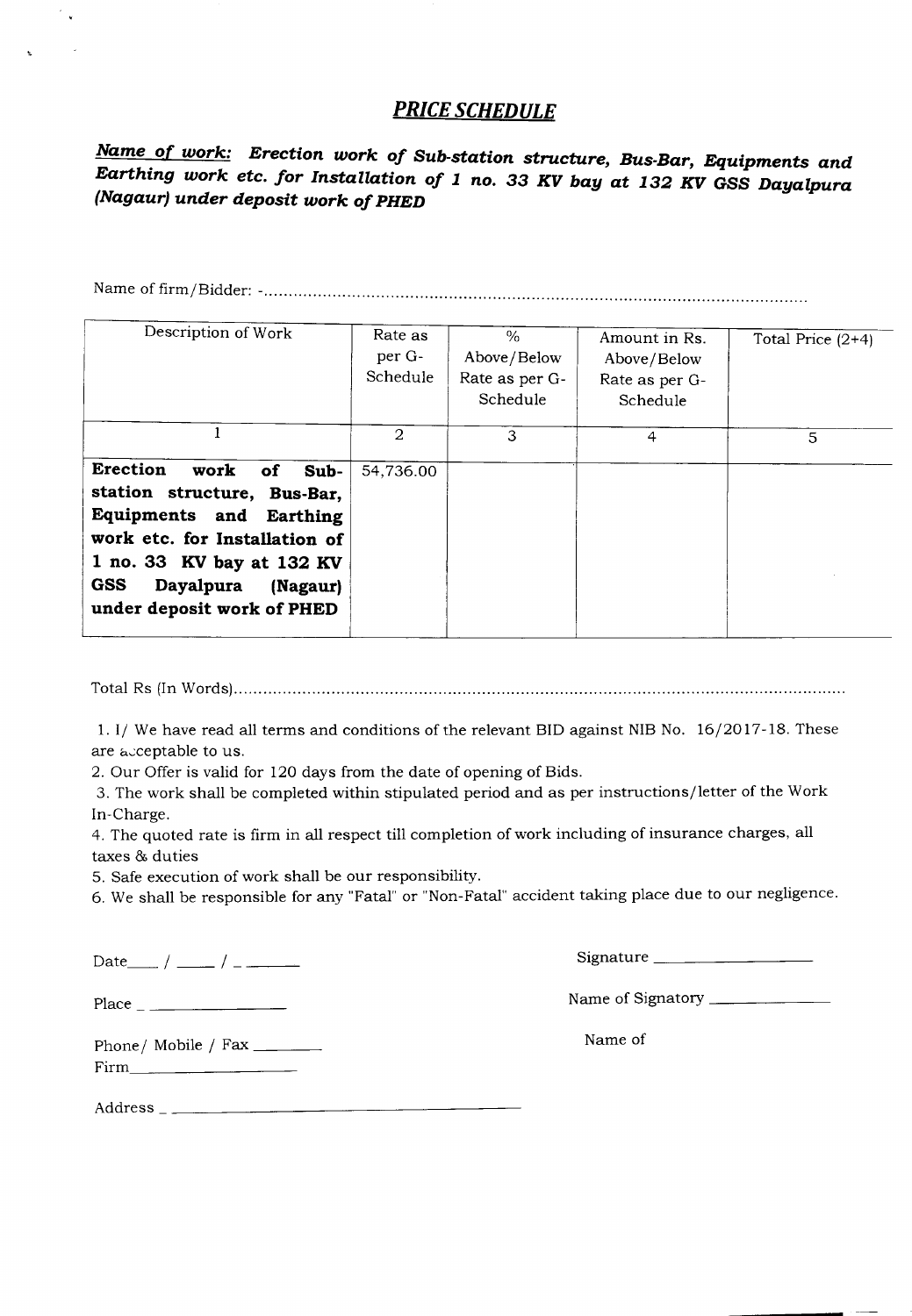$\overline{1}$ 

#### 'G'SCHEDULE

and the state of the state of the state of the state of the state of the state of the state of the state of the

*Name of work :- Construction of* 1*Nos.* 33*KVfeeder bay at* 132*KV GSS Dayalpura for* 33*KVfeeder for PHED (Deposit Work)*

 $\mathbf{V}$ 

*1.The rates for the erection works given in this BSR are inclusive of all types of labour charges, service tax, sales tax and insurance charqes.etc. 2. CLRCNo.RVPN/SE/SSPC/TK/A.l/TN-2975/CLRC/D.501 Dated 24.05.2013*

3. *BSR;- RVPN/SE(Contracts-II)/XEN-4/F. /D.45 dated 21.04.2017*

•

ï

 $\overline{1}$ 

*4. Chargeable Head t- Construction ofl Nos.* 33 *KVfeeder bay at* 132 *KV GSSDayalpura for* 33 *KVfeeder for HIED (Deposit Work)*

| Code No.                        | Description                                                                                                                                                                                                                                                                                                                                                                                                                                                                                                                                                                                                                                                                                                                                                                                                                                                                                                                                                                         | Unit | Qty. | Unit<br>Rate<br>(Rs.) | Amount         |
|---------------------------------|-------------------------------------------------------------------------------------------------------------------------------------------------------------------------------------------------------------------------------------------------------------------------------------------------------------------------------------------------------------------------------------------------------------------------------------------------------------------------------------------------------------------------------------------------------------------------------------------------------------------------------------------------------------------------------------------------------------------------------------------------------------------------------------------------------------------------------------------------------------------------------------------------------------------------------------------------------------------------------------|------|------|-----------------------|----------------|
| $\mathbf 1$                     | 3                                                                                                                                                                                                                                                                                                                                                                                                                                                                                                                                                                                                                                                                                                                                                                                                                                                                                                                                                                                   | 4    | 5    | 6                     | $\overline{7}$ |
| $\mathbf{1}$<br>A1<br><b>B1</b> | <b>EARTH MESH WORK:-</b><br>Laying of Earth mesh with 25 mm / 28 mm. dia. M.S.<br>Rod at a depth of 0.80 meter from top level of foundation,<br>including excavation of trench of required depth and<br>backfilling the same, transportation of M.S. Rods from site<br>store to locations, welding of M.S. Rod to M.S. Rod<br>along the length, at crossing and with earth electrodes<br>as per drawing, application of bitumen compound and<br>covering with bitumen impregnated tape on all welded<br>joints, for the type of soil prevent at 0.80 meter below<br>top level of foundation(M.S. Rod of above size & M.S.<br>Flat as required shall be made available by RVPN)<br>(a) In case Electricity is made available by RVPN<br>with out charge<br>(i) Normal dry soil<br>Laying of earthing risers of 50 X 6 mm / 50 x 12 mm/                                                                                                                                               | Mtr. | 50   | 24                    | 1200.00        |
|                                 | size M.S. Flat at a depth of 0.80 meter from top<br>level of foundation, including excavation of trench of<br>required depth and backfilling of the same, transportation<br>of M.S. Flat from site store to locations,<br>preparation of risers, bending as per requirement<br>(after heating if necessary), fixing on and welding /<br>bolting to equipment / structure and peak of the<br>structure, laying in the trench, welding to the earth<br>mesh of M.S. Rod as per drawing , including welding<br>of extra length of M.S. Flat if required, application of<br>bitumen compound and dovering with bitumen<br>impregnated tape on all welded joints, painting of all<br>sürface of risers above round level with red oxide and<br>green paint, for the type of soil prevent at 0.80 meter<br>below top level of foundation (M.S. Rod of above sizes<br>& M.S. Flat as required shall be made available by the<br>RVPN)<br>(a) in case Electricity is made available by RVPN |      |      |                       |                |
|                                 | with out charge                                                                                                                                                                                                                                                                                                                                                                                                                                                                                                                                                                                                                                                                                                                                                                                                                                                                                                                                                                     | Mtr. | 250  | 27                    | 6750.00        |
| C1                              | (i) Normal dry soil and the community of the community of the community of the community of the community of the community of the community of the community of the community of the community of the community of the communi<br>Placing / Driving of earth electrode of 25 / 28 mm dia.<br>M.S. Rod of length 3.30 meter (Approx.) to a depth<br>3.80 meter from top level of foundation, including<br>excavation of pit as required and back filling of the<br>same, transportation of M.S.Rod from site store to<br>locations, cutting of M.S.Rod to desired length,                                                                                                                                                                                                                                                                                                                                                                                                            |      |      |                       |                |
|                                 | 공부에 이론 방법(1117)<br>ਜਾ ਦੇ ਇਸ ਸਾਹਿਬ ਕਿ ਮੌਕਿ ਸਾਹਿਬ ਹੈ। ਇਸ ਸਾਹਿਬ ਸਿੰਘ<br>e turn and the national EN33 kv bay deposit work\33 kv bay at Dayalpura\G schedule<br>where the properties of the definition of the set of the set of $\hat{O}^{(m,k)}_{m,k}$ , with a set of the set of<br>ys ann eil o an teist siùbhail air an bhoill chon le natio<br>age a law of the Select the Condition of the CLBD one.<br>the loop down to the second visiting of companies<br>it is a complete to be completed. The maske of this type of the complete                                                                                                                                                                                                                                                                                                                                                                                                                                              |      |      |                       | Page           |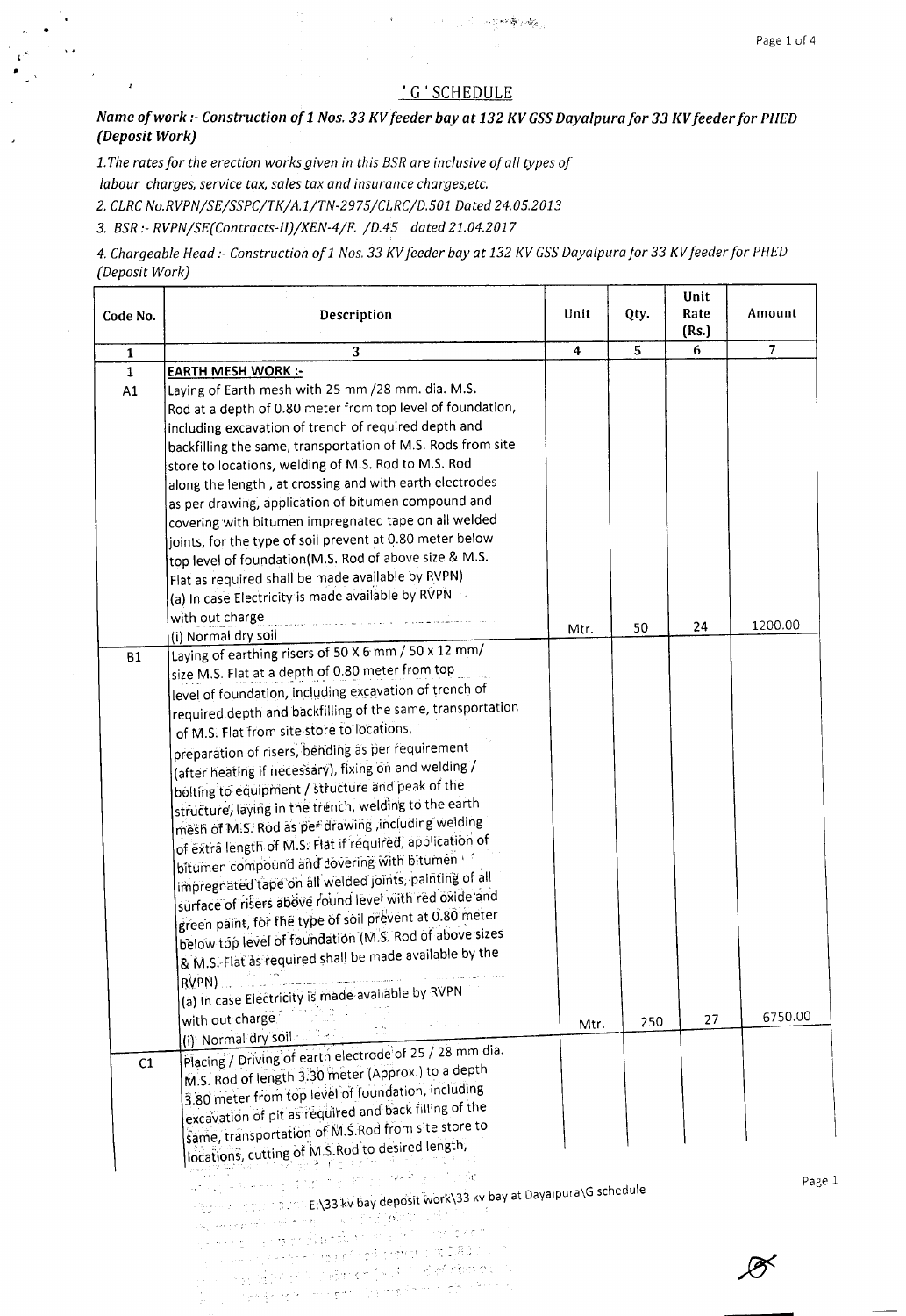$\mathcal{L}^{\pm}$ 

|                         |                                                                                                 |      |   |      | Page 2 of 4 |
|-------------------------|-------------------------------------------------------------------------------------------------|------|---|------|-------------|
|                         |                                                                                                 |      |   |      |             |
|                         |                                                                                                 |      |   |      |             |
|                         | preparation of one end as spike if necessary, welding                                           |      |   |      |             |
|                         | of earth electrode to earth mesh of M.S.Rod as per                                              |      |   |      |             |
|                         | drawing, application of bitumen compound and                                                    |      |   |      |             |
|                         | covering with bitumen impregnated tape on all welded                                            |      |   |      |             |
|                         | joints, for the type of soil prevalent at 3.80 meters                                           |      |   |      |             |
|                         | below top level of foundation (M.S.Rod of above sizes                                           |      |   |      |             |
|                         | & M.S. Flat as required shall be made available by                                              |      |   |      |             |
|                         | RVPN)                                                                                           |      |   |      |             |
|                         | (a) In case Electricity is made available by RVPN                                               |      |   |      |             |
|                         | with out charge                                                                                 |      |   |      |             |
|                         | (i)Normal dry soil                                                                              | Nos. | 3 | 200  | 600.00      |
| $\overline{2}$          | Steel Structure Erection :-                                                                     |      |   |      |             |
|                         | Erection of sub-station steel structures,                                                       |      |   |      |             |
|                         | columns, beams, lighting mast and                                                               |      |   |      |             |
|                         | equipment structures (excluding circuit breaker                                                 |      |   |      |             |
|                         | and capacitor banks) of all type including transportation of                                    |      |   |      |             |
|                         | structure members nuts & bolts etc from site store                                              |      |   |      |             |
|                         | to locations, their assembly, placing on foundation,                                            |      |   |      |             |
|                         | fixing of template with foundation bolts as                                                     |      |   |      |             |
|                         | required; leveling and preparing for grouting                                                   |      |   |      |             |
|                         | as required, but excluding grouting, erection                                                   |      |   |      |             |
|                         | after grouting and tightening & punching of                                                     |      |   |      |             |
|                         | nuts & bolts. (Maximum height of structure                                                      | M.T. | 4 | 2321 | 9284.00     |
|                         | up to 20 meters)                                                                                |      |   |      |             |
| 3                       | Bus - Bar Work and The                                                                          |      |   |      |             |
| В                       | Jumper of ACSR conductor (3 Nos. Y- type)                                                       |      |   |      |             |
|                         | between bus to equipment, or between that is                                                    |      |   |      |             |
|                         | equipment to equipment or between bus to                                                        |      |   |      |             |
|                         | bus, including transportation of conductor,                                                     |      |   |      |             |
|                         | disc insulators and hardware from site store                                                    |      |   |      |             |
|                         | to location, cleaning and assembly of disc                                                      |      |   |      |             |
|                         | insulators as required along with fitting of                                                    |      |   |      |             |
|                         | suspension hardware and erection as:                                                            |      |   |      |             |
|                         | required, cutting required length of conductor,                                                 |      |   |      |             |
|                         | making connections, fixing of spacers &                                                         |      |   |      |             |
|                         | spacer T- clamp as required, tightening of                                                      |      |   |      |             |
|                         | clamps / connectors, dressing etc for three                                                     |      |   |      |             |
|                         | phases.", and income committee with the series                                                  |      |   |      |             |
|                         | (1) Single ACSR Zebra / Panther conductor                                                       |      |   |      |             |
| $\overline{\mathbf{4}}$ | Stringing of earth wire(Size 7/3.15mm. or                                                       | Set  | 8 | 333  | 2664.00     |
|                         | 7/4:00 mm.)including transportation of earth                                                    |      |   |      |             |
|                         | wire, tension hardware etc. from site store to                                                  |      |   |      |             |
|                         | locations, laying and cutting required length                                                   |      |   |      |             |
|                         | of earth wire , fitting of bolted type or                                                       |      |   |      |             |
|                         | compression type hardware as made available                                                     |      |   |      |             |
|                         | (Compression machine shall be provided                                                          |      |   |      |             |
|                         |                                                                                                 |      |   |      |             |
|                         | by RVPN on rent free basis); making up at one end.                                              |      |   |      |             |
|                         | Stringing of earth-wire between structure peaks with                                            |      |   |      |             |
|                         | specified sag and tension, umpiring and                                                         |      |   |      |             |
| 5                       | connecting earth bond, for single earth-wire.                                                   | Each | 3 | 292  | 876.00      |
| B                       | <b>ERECTION OF SUB-STATION EQUIPMENTS:-</b>                                                     |      |   |      |             |
|                         | Erection of current Transformer/ potential <sup>11</sup>                                        |      |   |      |             |
|                         | Transformer/capacitive voltage Transformer/                                                     |      |   |      |             |
|                         | Series Reactor/ Residual voltage Transformer/                                                   |      |   |      |             |
|                         | Neutral current Transformer with clamps &                                                       |      |   |      |             |
|                         | connector, on already erected steel                                                             |      |   |      |             |
|                         |                                                                                                 |      |   |      |             |
|                         | structure including transportation from site<br>store to locations , fabrication of base frame, |      |   |      |             |

 $\sim$   $\sim$ 

E:\33 kv bay deposit work\33 kv bay at Dayalpura\Gschedule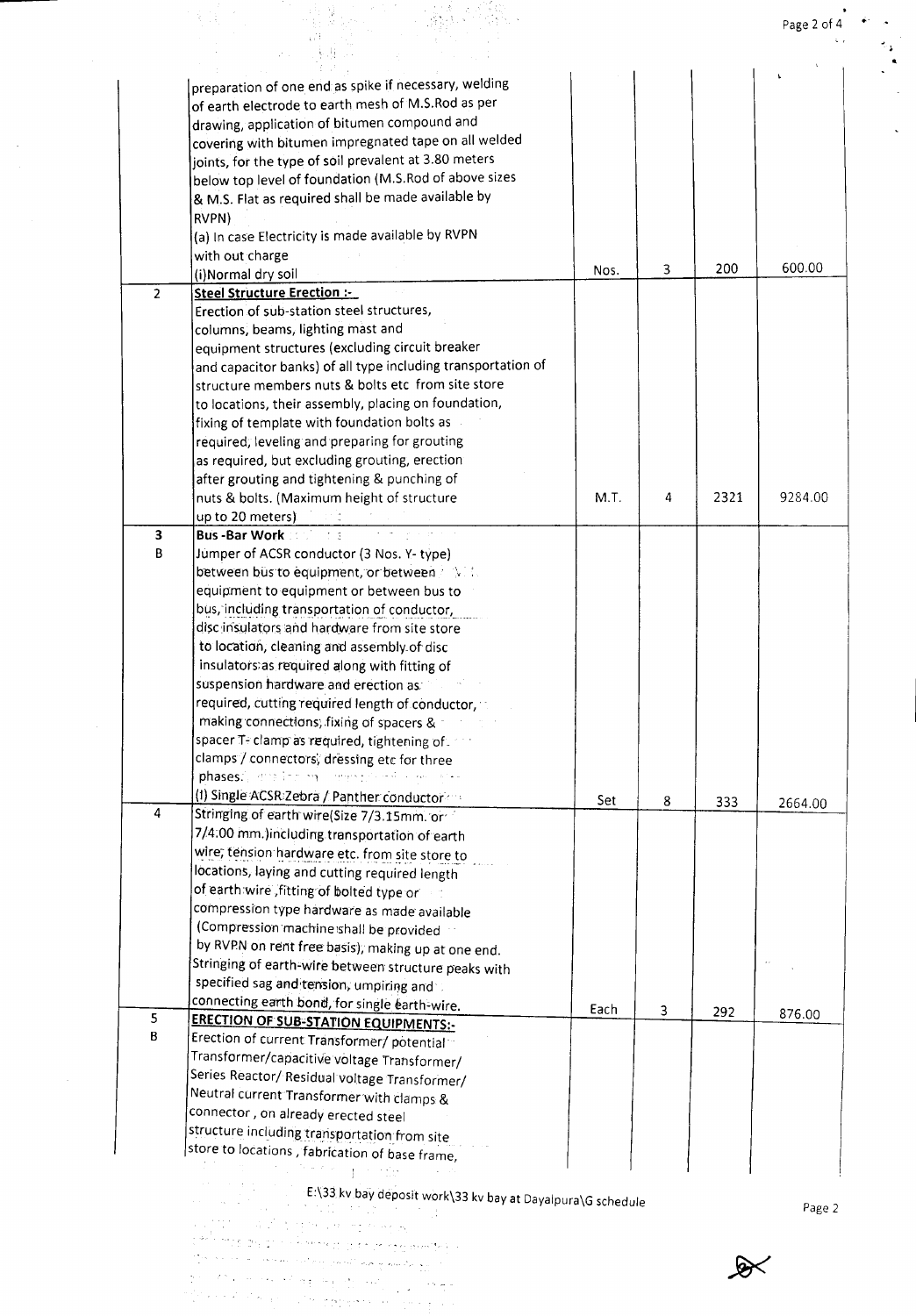|                |                                                                                                                |            |              |      | Page 3 of 4                 |
|----------------|----------------------------------------------------------------------------------------------------------------|------------|--------------|------|-----------------------------|
|                | fixing of terminal connectors, tightening of                                                                   |            |              |      |                             |
|                | nuts & bolts etc., complete in all respect.                                                                    |            |              |      |                             |
|                | (i) 33 KV C.T.                                                                                                 |            |              |      |                             |
| $\mathsf C$    | Erection of Lightening Arrestor on already                                                                     | Nos.       | 3            | 532  | 1596.00                     |
|                | erected steel structure including transportation                                                               |            |              |      |                             |
|                | of Lightening Arrestor, clamps & connectors,                                                                   |            |              |      |                             |
|                | surge counter etc. from site store to locations,                                                               |            |              |      |                             |
|                | fabrication of base frame, fixing of terminal                                                                  |            |              |      |                             |
|                |                                                                                                                |            |              |      |                             |
|                | connectors, surge counter, tightening of nuts                                                                  |            |              |      |                             |
|                | & bolts etc. complete in all respect.<br>(iii) 33 KV L.A.                                                      |            |              |      |                             |
| D              | Erection of Isolators on already erected                                                                       | Nos.       | 3            | 317  | 951.00                      |
|                |                                                                                                                |            |              |      |                             |
|                | steel structure including transportation of                                                                    |            |              |      |                             |
|                | base frame, P.I.s, contacts, mechanism                                                                         |            |              |      |                             |
|                | box, clamps & connectors etc., from site                                                                       |            |              |      |                             |
|                | store to locations, minor fabrication as                                                                       |            |              |      |                             |
|                | required, & fixing of terminal connectors etc,                                                                 |            |              |      |                             |
|                | adjustment / alignment of isolator and its                                                                     |            |              |      |                             |
|                | earth blade, if provided, for their smooth                                                                     |            |              |      |                             |
|                | operation and final adjustment if required                                                                     |            |              |      |                             |
|                | after jumpering.                                                                                               |            |              |      |                             |
|                | (ii)33 KV                                                                                                      |            |              |      |                             |
|                | (a) Without Earth blade                                                                                        | <b>Nos</b> | 2            | 916  | 1832.00                     |
|                | (b) With Earth blade a state                                                                                   | <b>Nos</b> | 1            | 1364 | 1364.00                     |
| Н              | Erection of 33 KV or 11 KV Circuit Breakers,                                                                   |            |              |      |                             |
|                | including transportation of equipment,                                                                         |            |              |      |                             |
|                | structure members, nuts & bolts, clamp &                                                                       |            |              |      |                             |
|                | connectors, accessories etc. from site store                                                                   |            |              |      |                             |
|                | to location, assembly of support structure,                                                                    |            |              |      |                             |
|                | their placing on foundation, leveling                                                                          |            |              |      |                             |
|                | and preparing for grouting as required, but                                                                    |            |              |      |                             |
|                | excluding grouting assembly / placing of                                                                       |            |              |      |                             |
|                | poles, mechanism box etc: on support                                                                           |            |              |      |                             |
|                | structure as per manufacture's drawings                                                                        |            |              |      |                             |
|                | fitting of terminal connectors etc. but                                                                        |            |              |      |                             |
|                | excluding commissioning of CB.                                                                                 |            |              |      |                             |
|                | (I) 33 KV or 11 KV outdoor type (VCB/SF6)                                                                      | Nos.       | $\mathbf{1}$ | 7404 | 7404.00                     |
| 6              | Erection of Control & Relay panels complete                                                                    |            |              |      |                             |
|                | in all respect including transportation from                                                                   |            |              |      |                             |
|                | site store to control room, placing on                                                                         |            |              |      |                             |
|                | foundation / cable trench as per layout,                                                                       |            |              |      |                             |
|                | interconnection between control & Relay                                                                        |            |              |      |                             |
|                | panels and with existing panels, fixing of side /                                                              |            |              |      |                             |
|                | top covers and doors, earthing to existing earth-strip                                                         |            |              |      |                             |
|                | in control room, connection of bus wiring to existing                                                          |            |              |      |                             |
|                |                                                                                                                |            |              |      |                             |
|                | panel and between control and relay panel as required.                                                         |            |              |      |                             |
|                |                                                                                                                | Nos.       | 1            | 1265 |                             |
|                | (i) Duplex panel on the strategy                                                                               |            |              |      |                             |
| $\overline{7}$ | Erection of Marshalling Kiosk / Line matching                                                                  |            |              |      |                             |
|                | Unit (LMU) / Line Matching & Distribution                                                                      |            |              |      |                             |
|                | Unit(LMDU) complete in all respect including                                                                   |            |              |      |                             |
|                | transportation from site store to location,                                                                    |            |              |      |                             |
|                | placing on foundation / cable trench as per                                                                    |            |              |      |                             |
|                | layout, preparing for grouting of foundation                                                                   |            |              |      |                             |
|                | bolts but excluding grouting etc.                                                                              | Nos.       | 1            | 192  |                             |
|                | (ii) 33 KV Marshalling Klosk.                                                                                  |            |              |      |                             |
| 10             | <b>LAYING AND TERMINATION OF CABLES</b>                                                                        |            |              |      |                             |
| A              | Control Cables: (i) Laying of P.V.C. insulated                                                                 |            |              |      |                             |
|                | unarmored / armored control cable of                                                                           |            |              |      |                             |
|                | ste ja je emas je britini primer                                                                               |            |              |      |                             |
|                | $\mathbb{R}^{n}$ and a manifological $\mathbb{R}^{n}$ 33 kv bay deposit work\33 kv bay at Dayalpura\G schedule |            |              |      |                             |
|                | ienco and . Portugal provincial con<br>人员 网络副主张学士 经抽烟 人类增长的的                                                   |            |              |      | 1265.00<br>192.00<br>Page 3 |

والمسترسم للمرواض والمستنبذ